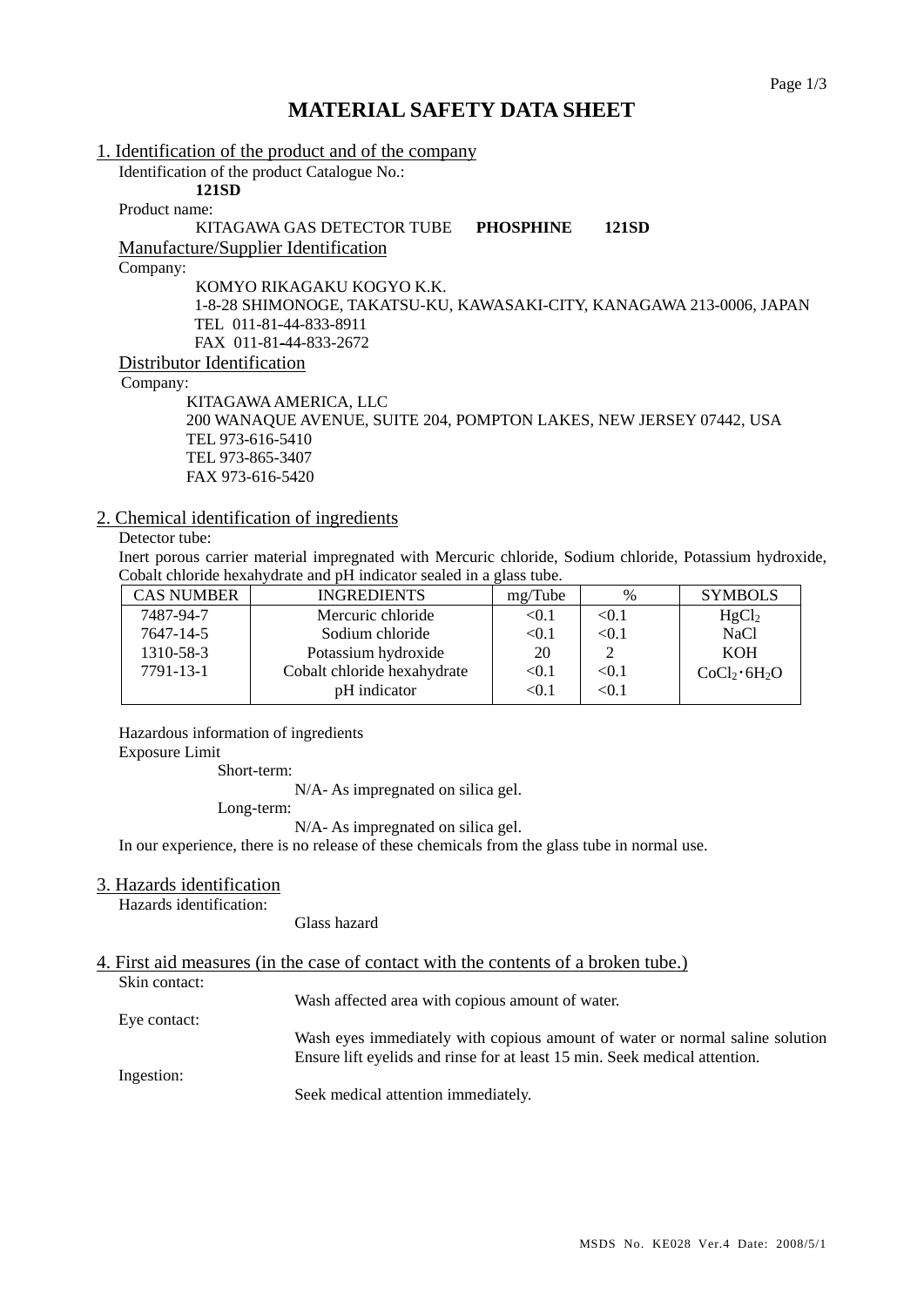| <u>5. Fire fighting measures</u><br>Flash point:                   |                                                                                                                                                                |
|--------------------------------------------------------------------|----------------------------------------------------------------------------------------------------------------------------------------------------------------|
| Extinguishing media:                                               | Non-combustible                                                                                                                                                |
| Special fire fighting Procedures:                                  | All known extinguishants can be used.                                                                                                                          |
| Unusual fire & Explosion hazards:                                  | None                                                                                                                                                           |
| 6. Accidental release measures                                     | Negligible fire hazard when exposed to heat or flame.                                                                                                          |
| Personal protection:                                               | Do not pick up broken glass with bare hands if the tube is broken. Cover with<br>inert absorbent such as vermiculite. Sweep up and contain for waste disposal. |
| 7. Handling and storage<br>Handling & use:                         |                                                                                                                                                                |
|                                                                    | Ensure the instructions for use are followed. Safety glasses and gloves should be<br>worn to prevent injury from splintering glass.                            |
| Storage:                                                           | Keep away from direct sunlight and store at 25 degree C or lower.                                                                                              |
| 8. Exposure control/personal protection<br>Respiratory protection: |                                                                                                                                                                |
| Ventilation:                                                       | Not applicable                                                                                                                                                 |
| Other protective equipment:                                        | Not applicable                                                                                                                                                 |
|                                                                    | Safety glasses and gloves                                                                                                                                      |
| 9. Physical/Chemical properties<br>Appearance:                     |                                                                                                                                                                |
| Boiling point:                                                     | Yellow and white solid layers sealed in a glass tube.                                                                                                          |
| Melting point:                                                     | Not applicable                                                                                                                                                 |
| Specific gravity $(H_2O=1)$ :                                      | Not applicable                                                                                                                                                 |
| Evaporation rate (BuOAc=1):                                        | Not applicable                                                                                                                                                 |
| Solubility in water:                                               | Not applicable<br>Not applicable                                                                                                                               |
| Vapour pressure:                                                   | Not applicable                                                                                                                                                 |
| Vapour density:                                                    | Not applicable                                                                                                                                                 |
| 10. Stability and Reactivity                                       |                                                                                                                                                                |
| Stability:<br>Incompatibilities:                                   | Stable at under ambient temperatures and pressures.                                                                                                            |
| Hazardous decomposition products:                                  | Not applicable                                                                                                                                                 |
| Hazardous polymerization:                                          | None<br>None                                                                                                                                                   |